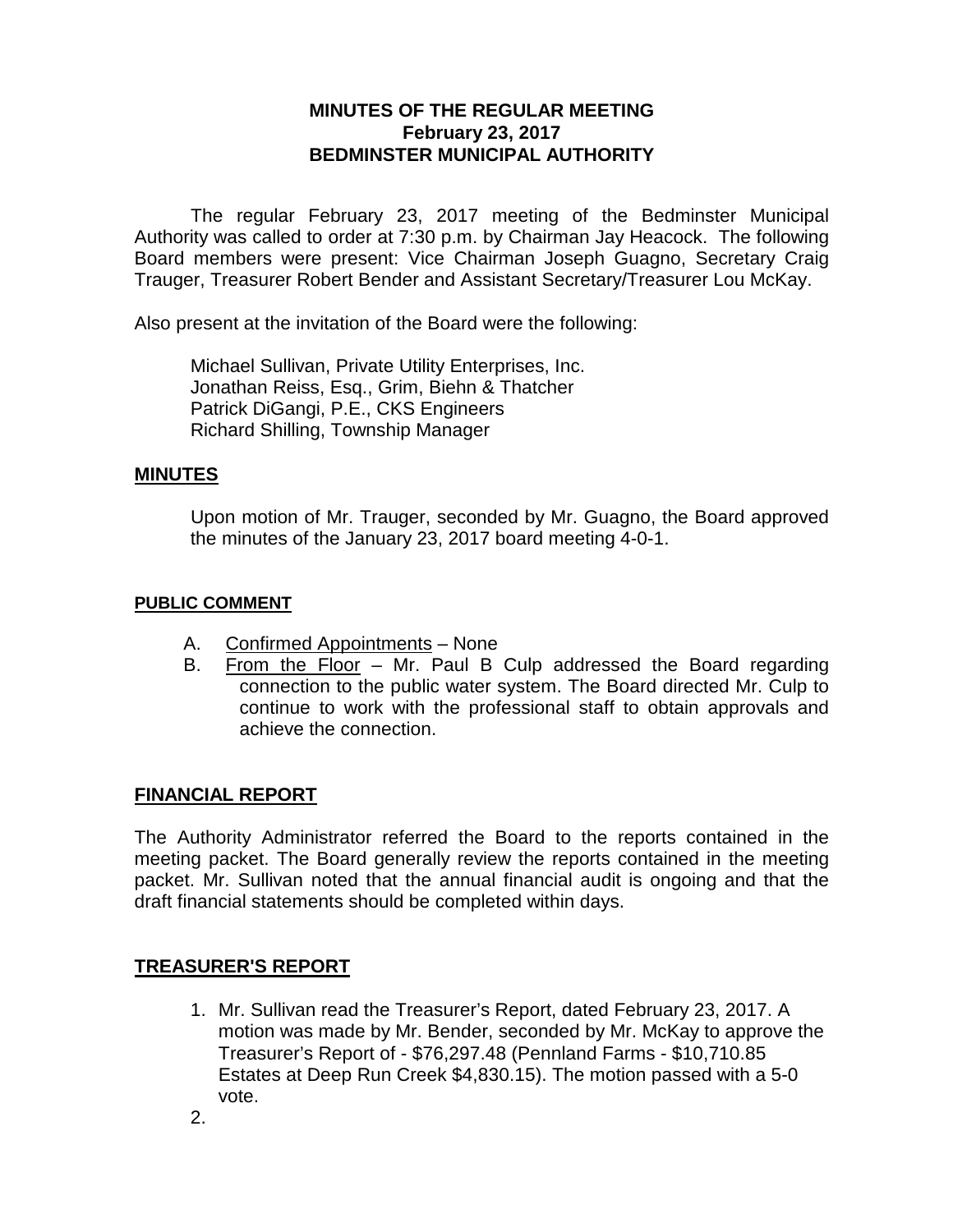# **SOLICITOR'S REPORT**

### **Authority Business**

Mr. Reiss referred the Board to his written report.

Telvil Easement Amendment **-** Upon motion of Mr. Trauger, seconded by Mr. Guagno, the Board approved the amendment to the Telvil Easement as presented by the Authority Solicitor by a 5-0 vote.

### **Developments** –

Mr. Reiss referred the Board to his written report.

### **ENGINEER'S REPORT**

#### **Authority Projects**

The Authority's Engineer generally reviewed the projects within the written engineering report with the Board.

- 1. Pennland Farms Development Update Mr. DiGangi provided an update to the Board on the progress of the project. He has received a request from Toll Brothers to dedicate water and sewer facilities in Phase I and II. The Board directed the engineer with a response indicated a willingness to consider dedication when the roads are paved and the township has approved the improvements in these phases.
- 2. BMA Tapping Fee Update Mr. DiGangi provided an update to the Board on the progress.
- 3. Update to Rules and Regulations, and Standard Specifications Discussion The current Rules and Regulations were last updated in 2000. Mr. DiGangi has updated the proposal for the Boards consideration. No action was taken and the Board will consider the proposal at a later meeting.

**Operations Report** – Mr. Sullivan reviewed his report with the Board.

## **AUTHORITY REPORT –**

#### **General Matters/Administrative/Operations**

Mr. Sullivan provided a general review of the PA Department of Environmental Protection inspection to the Board.